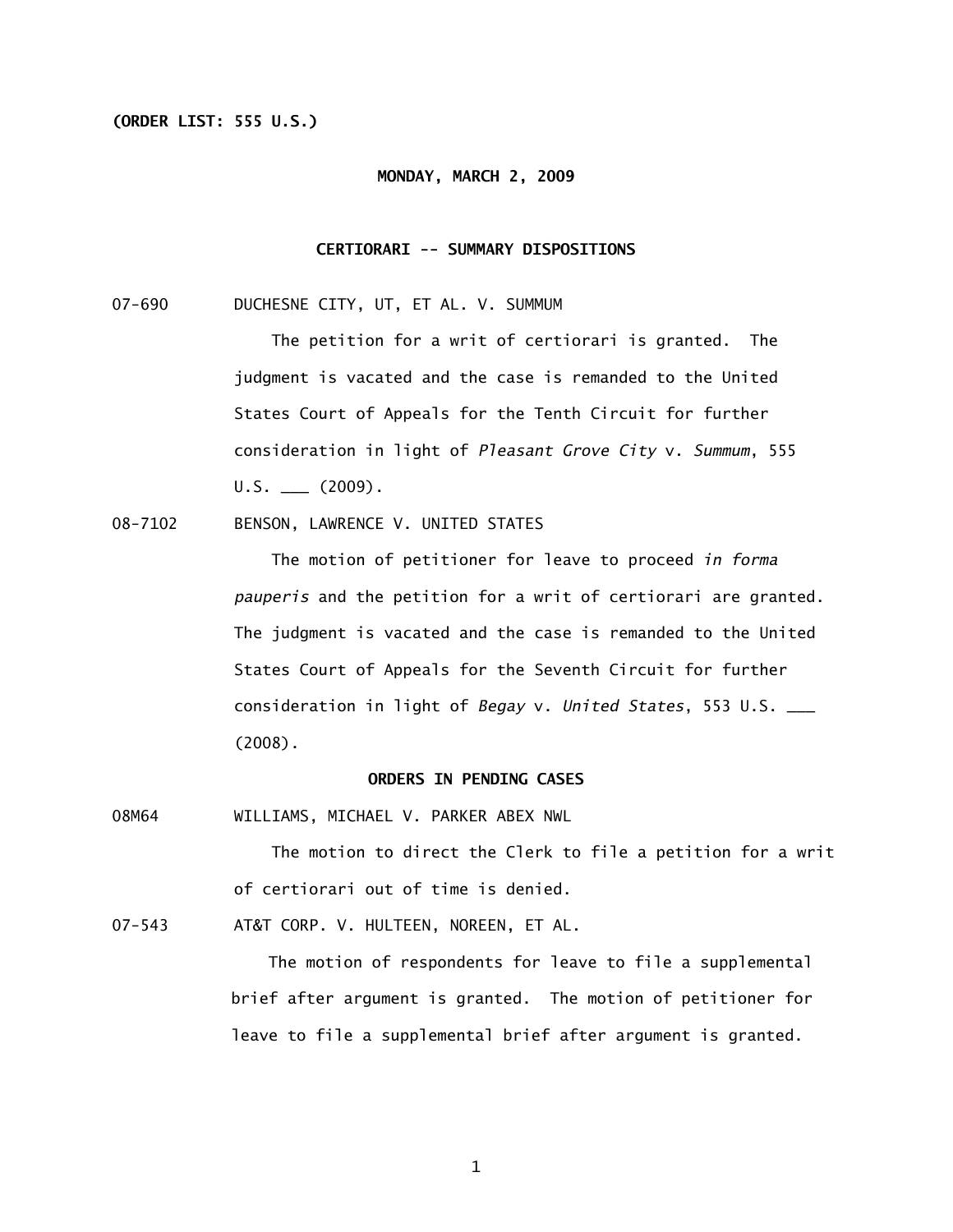08-603 VOS, LEO V. BARG, MICHAEL F.

)

)

The motion of Minnesota for leave to intervene is granted. The Acting Solicitor General is invited to file a brief in this case expressing the views of the United States.

- 08-803 ) FROMMERT, PAUL J., ET AL. V. CONKRIGHT, SALLY L., ET AL.
- 08-810 ) CONKRIGHT, SALLY L., ET AL. V. FROMMERT, PAUL J., ET AL.
- 08-826 ) PIETROWSKI, KENNETH, ET AL. V. CONKRIGHT, SALLY L., ET AL.

 The Acting Solicitor General is invited to file a brief in these cases expressing the views of the United States.

08-8421 COSSETTE, PAUL H. V. DEPT. OF AGRICULTURE

 The motion of petitioner for leave to proceed *in forma pauperis* is denied. Petitioner is allowed until March 23, 2009, within which to pay the docketing fee required by Rule 38(a) and to submit a petition in compliance with Rule 33.1 of the Rules of this Court.

### **CERTIORARI GRANTED**

08-103 REED ELSEVIER, INC., ET AL. V. MUCHNICK, IRVIN, ET AL. The petition for a writ of certiorari is granted limited to the following question: Does 17 U.S.C. §411(a) restrict the subject matter jurisdiction of the federal courts over copyright infringement actions?

## **CERTIORARI DENIED**

- 08-409 MABRY, WALTER R., ET AL. V. UNITED STATES
- 08-482 BORDEN, MARCUS A. V. SCHOOL DISTRICT EAST BRUNSWICK
- 08-514 MITCHELL, JOE C. V. REES, WARDEN
- 08-558 BOURSEAU, ROBERT I., ET AL. V. UNITED STATES
- 08-564 COOKEVILLE REGIONAL MEDICAL V. JOHNSON, ACTING SEC. OF H&HS
- 08-569 KNOX, PRINCE S. V. UNITED STATES

2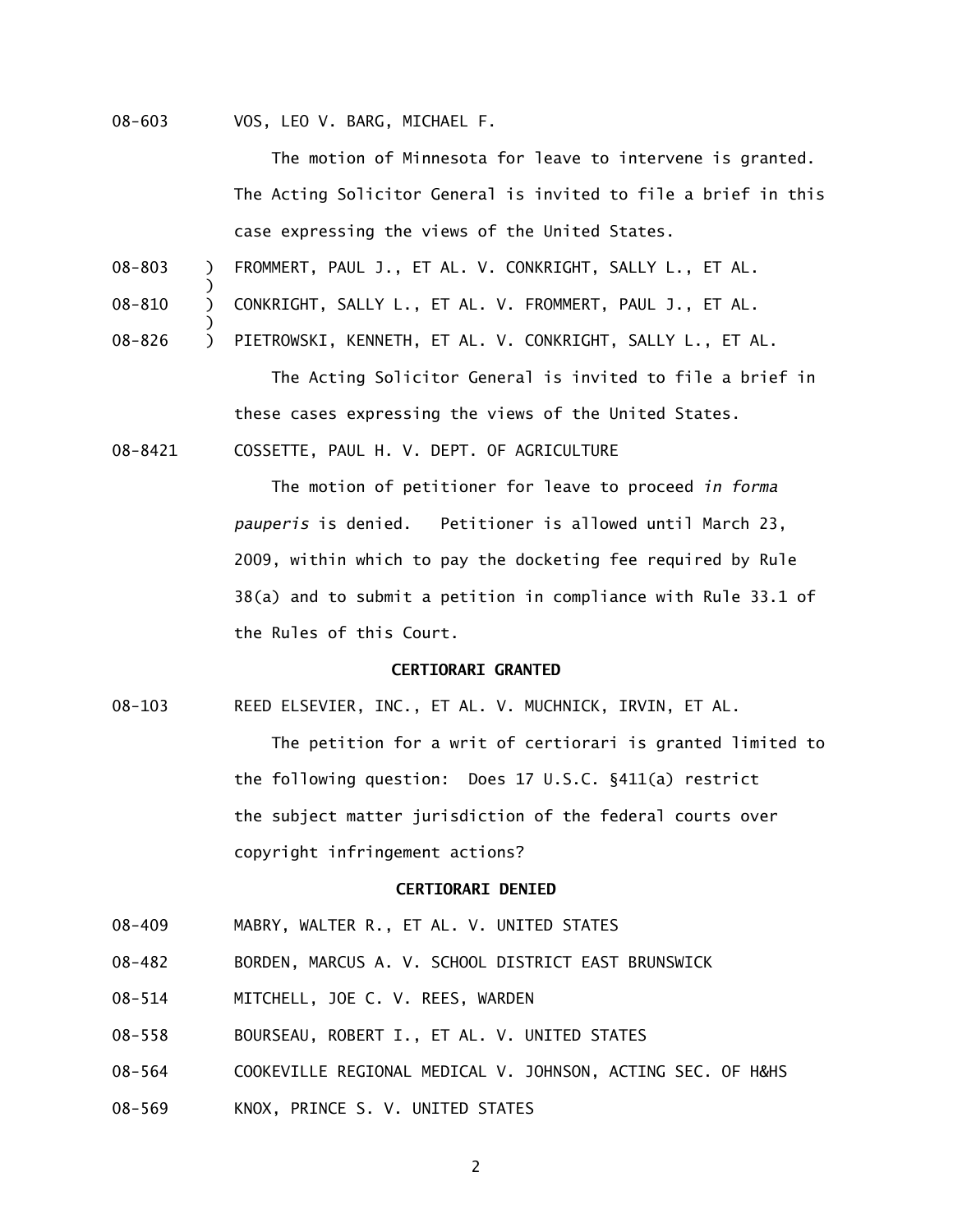- 08-710 THEUSCH, RICHARD, ET UX. V. BERG, TAD, ET AL.
- 08-716 WATSON CHAPEL SCH. DIST., ET AL. V. LOWRY, CHRIS, ET AL.
- 08-746 SEMINOLE TRIBE OF FL V. FLORIDA HOUSE OF REP.
- 08-762 DeREYES, JUAN, ET AL. V. WILKINS, SHAUN, ET AL.
- 08-808 TEXAS V. HALEY, LARRY O.
- 08-811 ADEDIJI, ABAYOMI V. ILLINOIS
- 08-813 ANTONELLIS, LOUIS G. V. CUMBERLAND CTY. BD. OF ED.
- 08-815 DEUPREE, ROBERT V. CA WORKERS' COMP. APPEALS BD.
- 08-817 ASHCRAFT, SHIRLEY A. V. VILLAS WEST II
- 08-819 VAUGHN, BERNADINE V. VILLA, EPWORTH
- 08-837 BEUCKE, DONALD V. DEPT. OF AGRICULTURE, ET AL.
- 08-854 HASSEY, KENNY D. V. OAKLAND, CA
- 08-864 CABRAL, DUARTE M. V. UNITED STATES
- 08-885 BETANCUR, BEVERLY V. FL DEPT. OF HEALTH, ET AL.
- 08-924 MOTLEY, WESLEY J. V. DEPT. OF NAVY
- 08-933 CHARTSCHLAA, PETER, ET AL. V. NATIONWIDE MUTUAL INSURANCE CO.
- 08-972 HOLLOWAY, WENDELL R. V. CIR
- 08-980 WHITNEY, MICHAEL S. V. UNITED STATES
- 08-6727 IBARRA, JOHNNY L. V. CALIFORNIA
- 08-7123 GEORGES, GEORGE A. V. GEORGES, JEAN G.
- 08-7252 YOUNG, RICKIE J. V. UNITED STATES
- 08-7372 NORTHERN, MARCO M. V. TENNESSEE
- 08-7936 ULRICH, STEPHEN V. BELL, MARY
- 08-7938 ROBINSON, GEORGE H. V. ADAMS, WARDEN
- 08-7939 TREVINO, ROBERT V. GOMEZ, JAMES, ET AL.
- 08-7946 YANCEY, CORNELIUS E. V. JOHNSON, DIR., VA DOC
- 08-7954 BANKS, HARLAN L. V. McNEIL, SEC., FL DOC, ET AL.
- 08-7958 ROSIER, BELAFONTE L. V. HUNTER, DON, ET AL.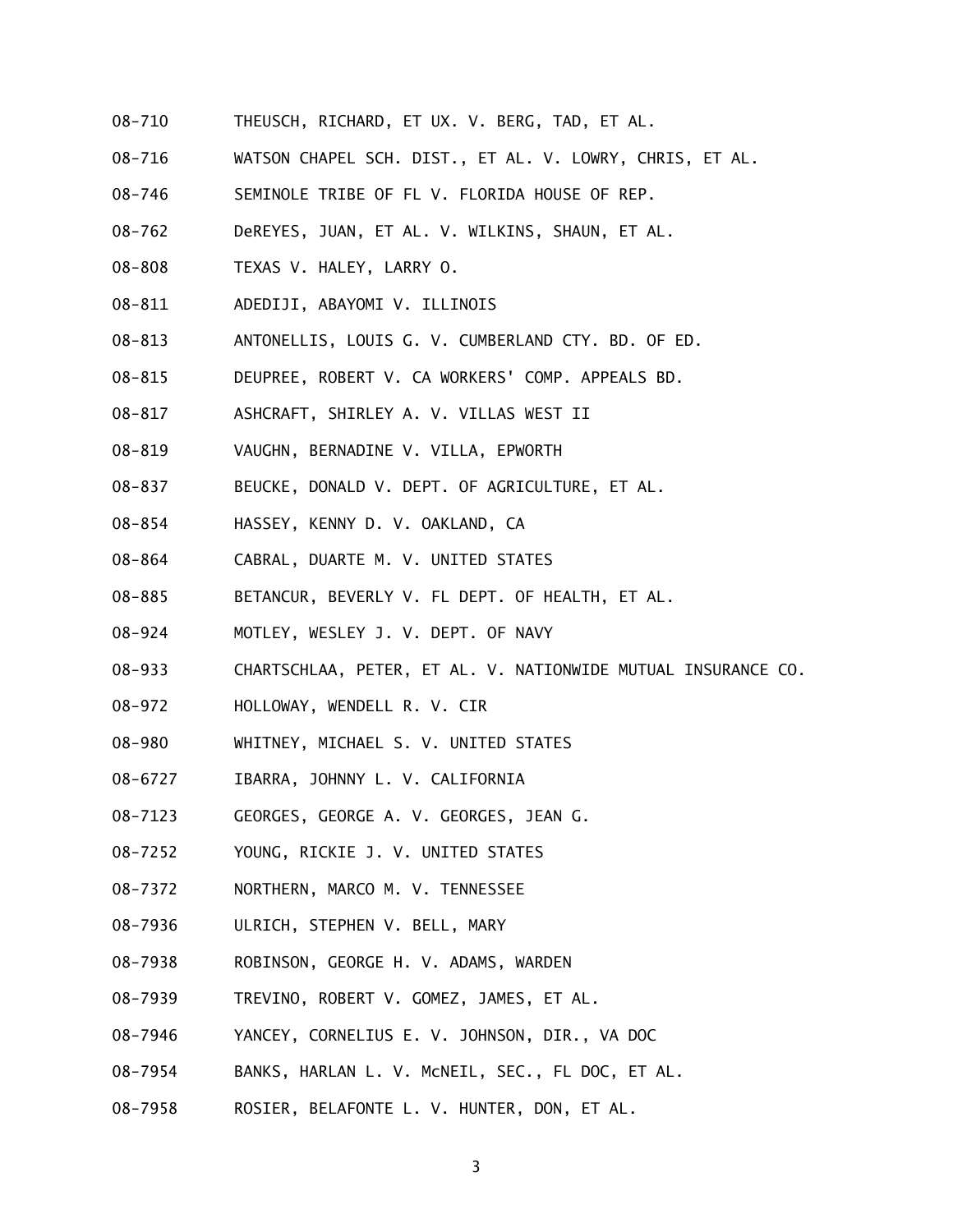- 08-7961 EKLOF, KARLYN V. HOEFEL, WILLIAM
- 08-7966 BURKE, MICHAEL A. V. BLUMENTHAL, ATT'Y GEN. OF CT
- 08-7973 WILLIAMS, JEREMY A. V. OKLAHOMA
- 08-7974 WRIGHT, ANTHONY V. SKOLNIK, DIR., NV DOC
- 08-7977 TUVALU, TUTUILA F. V. AYERS, WARDEN, ET AL.
- 08-7981 SHABAZZ, AHMED S. V. WHITE, BILL, ET AL.
- 08-7987 WALLS, WILLIAM V. IL DOC, ET AL.
- 08-7992 JANOSSY, PAUL V. WASHINGTON MUTUAL BANK
- 08-7993 ROBERTS, TODRICK V. FLORIDA
- 08-7994 RODRIGUEZ, ALEXANDER V. SCRIBNER, WARDEN
- 08-8010 MUNGIA, JOHN V. CALIFORNIA
- 08-8040 VIGLIOTTI, JACK V. ARTUS, SUPT., CLINTON
- 08-8044 CRUZ, TOMAS V. V. CALIFORNIA
- 08-8050 BAPTISTE, KENNETH E. V. RUNNELL, D. L.
- 08-8058 OZIER, KAREEM V. MISSOURI
- 08-8068 BUDRO, CAROL A. V. BAE SYSTEMS, INC.
- 08-8072 PORTUGAL, AMOR A. V. CO DIVISION OF INSURANCE
- 08-8078 ASEMANI, BILLY G. V. HOLDER, ATT'Y GEN., ET AL.
- 08-8096 RICCHIO, LINDA E. V. CALIFORNIA
- 08-8174 WEBBER, DANNY J. V. BOBBY, WARDEN
- 08-8178 KIMMIE, EDWARD V. WILKERSON, REGINALD, ET AL.
- 08-8190 JACKSON, DERAY Y. V. NORTH CAROLINA
- 08-8199 ENCARNACION-RIVERA, DANIEL V. PENNSYLVANIA
- 08-8228 MILLER, JIMMY L. V. SMITH, WARDEN
- 08-8263 ZUBROWSKI, CASMIER V. CONNECTICUT
- 08-8266 HILL, CORTEZ O. V. PENNSYLVANIA
- 08-8311 WYNN, JAMES E. V. UNITED STATES
- 08-8325 HOSACK, CHARLES R. V. IRS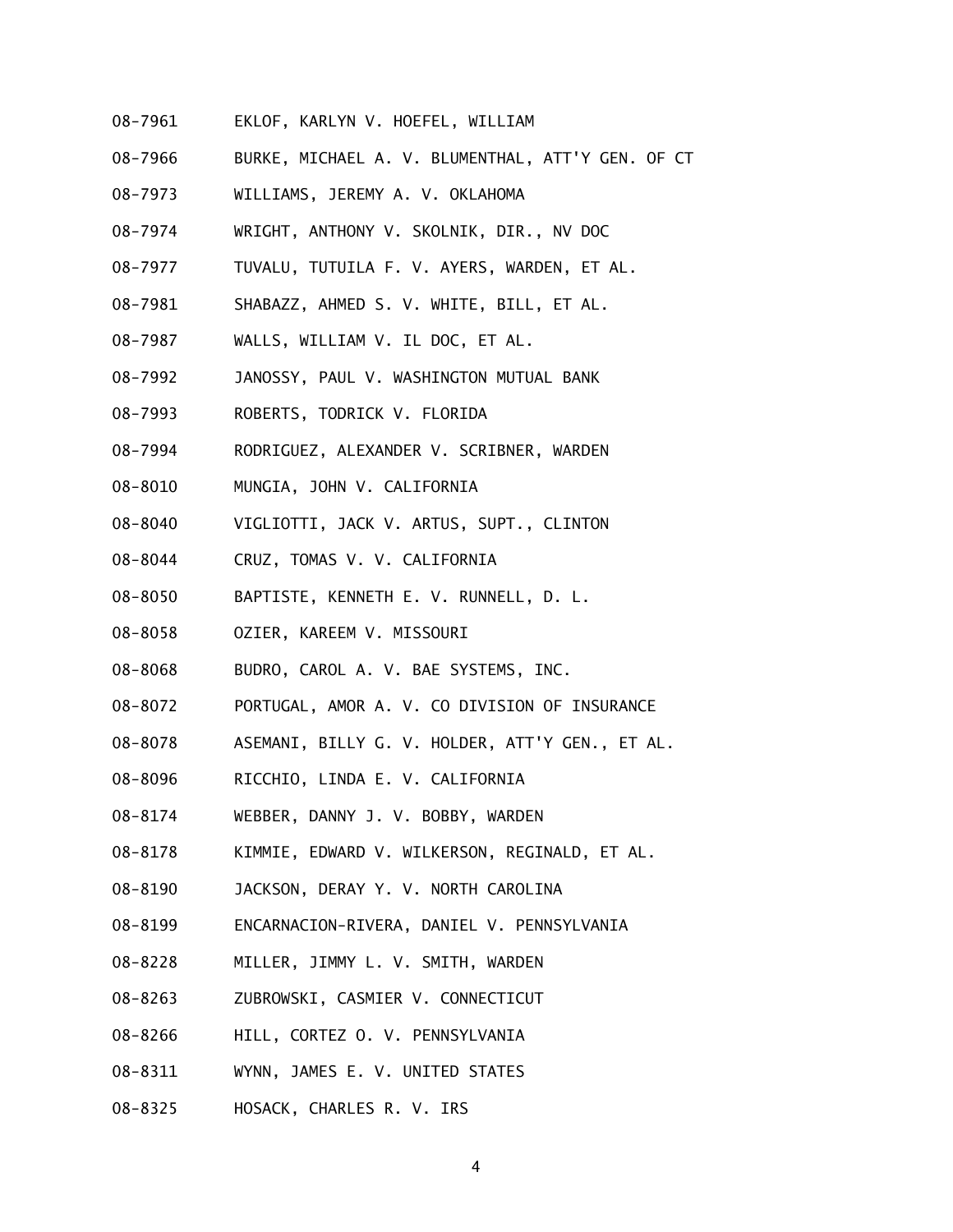- 08-8407 QUINONES, DIANA V. UNITED STATES
- 08-8417 EDWARDS, DAVID O. V. UNITED STATES
- 08-8423 COATS, GARMON V. UNITED STATES
- 08-8424 DIAZ-BOYZO, MIGUEL A. V. UNITED STATES
- 08-8428 WALKER, IVEY V. UNITED STATES
- 08-8433 VELASQUEZ-CORONADO, CESAR V. UNITED STATES
- 08-8436 NUNLEY, WILLIE V. UNITED STATES
- 08-8439 ROMAN-SALGADO, LAMBERTO V. UNITED STATES
- 08-8441 BULLARD, ERIC J. V. UNITED STATES
- 08-8443 BAKER, TRACY A. V. PATTON, WARDEN
- 08-8444 MORENO-NAVARRO, SAUL V. UNITED STATES
- 08-8448 FERRER, ANGEL V. UNITED STATES
- 08-8450 GONCALVES, JOSEPH T. V. UNITED STATES
- 08-8451 HERNANDEZ-MENDEZ, ALDO V. UNITED STATES
- 08-8454 DULANEY, DARREN V. UNITED STATES
- 08-8458 PEREZ-VASQUEZ, MARKUS A. V. UNITED STATES
- 08-8467 LIVING, ROSMON A. V. UNITED STATES
- 08-8468 JUVENILE MALE V. UNITED STATES
- 08-8469 JACKSON, CODELL V. UNITED STATES
- 08-8472 VELOZ, MARTIN V. UNITED STATES
- 08-8474 WALKER, MICHAEL M. V. UNITED STATES
- 08-8476 FONTENOT, LEONARD L. V. UNITED STATES
- 08-8480 PALERMO, GIROLAMO V. UNITED STATES
- 08-8485 GAGLIARDI, ANTHONY V. UNITED STATES
- 08-8486 FOSTER, KODELL V. V. UNITED STATES
- 08-8488 FELIZ-RAMIREZ, AMANDO R. V. UNITED STATES
- 08-8489 CROSS, WILLIAM T. V. UNITED STATES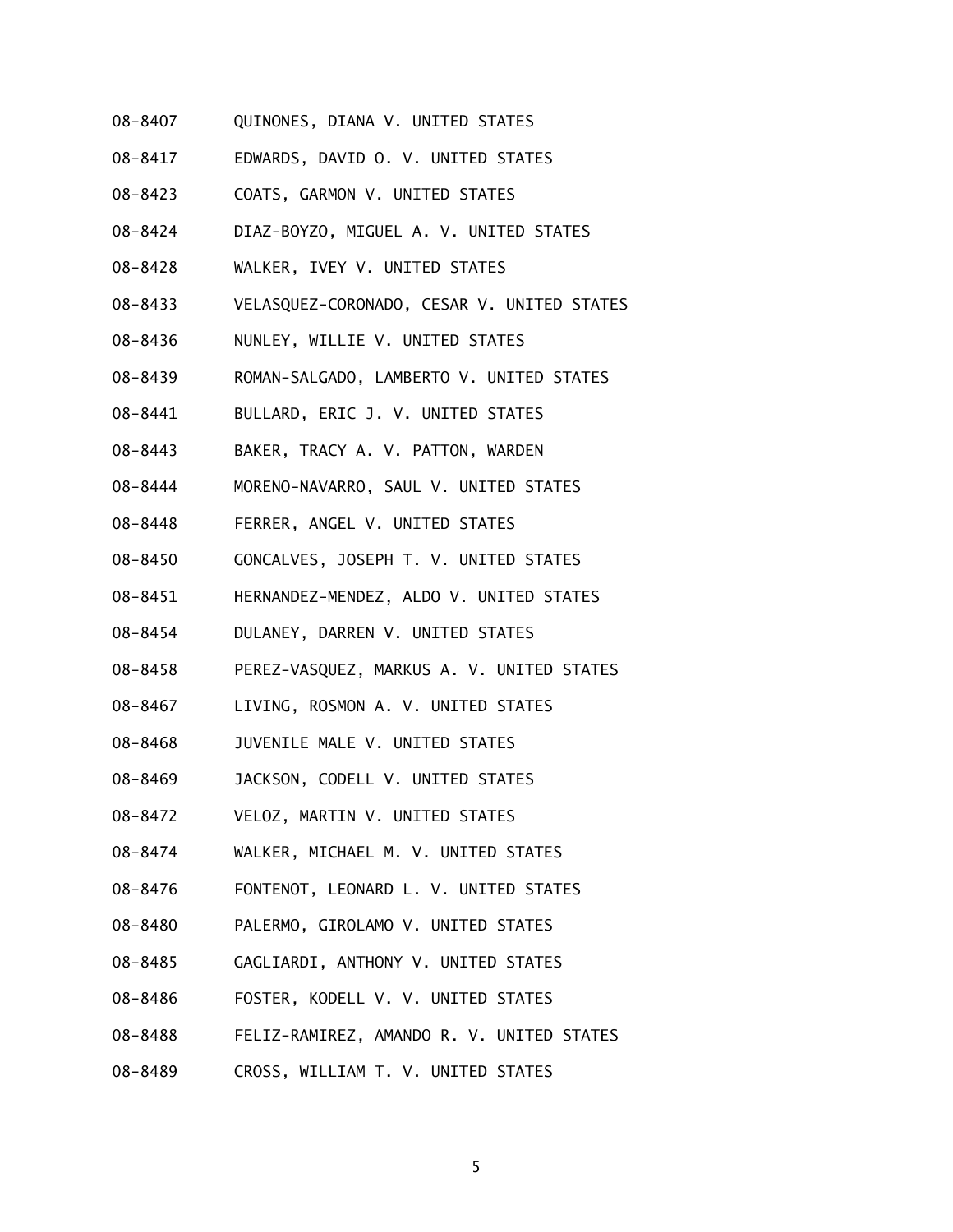# 08-8494 MAYS, TERESA V. UNITED STATES

The petitions for writs of certiorari are denied.

08-460 ISAACSON, JOE, ET AL. V. DOW CHEMICAL CO., ET AL.

08-461 STEPHENSON, DANIEL R., ET AL. V. DOW CHEMICAL CO., ET AL.

 The petitions for writs of certiorari are denied. Justice Stevens took no part in the consideration or decision of these petitions.

08-470 VIETNAM ASSN. FOR VICTIMS V. DOW CHEMICAL CO., ET AL.

 The petition for a writ of certiorari is denied. The Chief Justice and Justice Stevens took no part in the consideration or decision of this petition.

08-954 NISSIM CORP. V. TIME WARNER, INC., ET AL.

 The petition for a writ of certiorari is denied. The Chief Justice took no part in the consideration or decision of this petition.

08-7983 WHITE, VALIANT V. WAYNE CTY. CIR. COURT CLERKS

08-7985 BROWN, HILTON L. V. CALIFORNIA

 The motions of petitioners for leave to proceed *in forma pauperis* are denied, and the petitions for writs of certiorari are dismissed. See Rule 39.8.

# **HABEAS CORPUS DENIED**

- 08-8515 IN RE JULIUS DODSON
- 08-8543 IN RE ELALLE ROBLES
- 08-8585 IN RE CONRAD E. SANDERS
- 08-8611 IN RE MICHAEL J. PISKANIN, JR.

The petitions for writs of habeas corpus are denied.

08-8560 IN RE FELIX A. PRICE

The motion of petitioner for leave to proceed *in forma* 

6